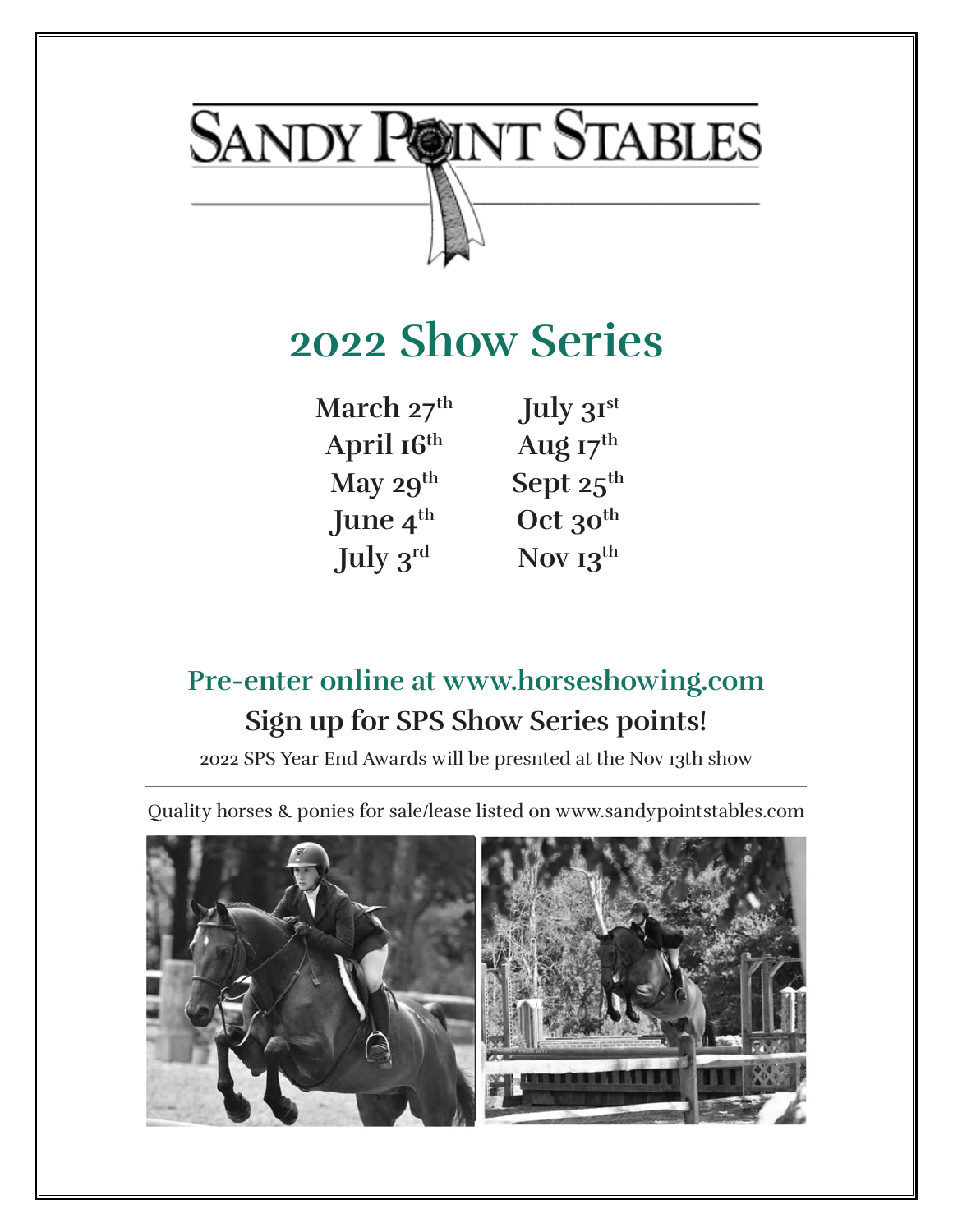### **SANDY POINT STABLES**

a. 30 Sandy Point Farm Rd Portsmouth, RI 02871 e. spssargent@gmail.com t. (401) 849-3958

# **Sandy Point Stables 2022 Show Series Horse Show Officials**

#### **Judges**

Amy Eidson, Denise Marks — April 16 Nancy Murphy, Ken Whelihan — May 29 Amy Eidson — June 4 Amy Eidson, Greta Avery — July 3 Ann Sibson — July 31 Amy Eidson — Aug 17 Greta Avery — Sept 25 Todd Karn, Jane Dow-Burt — Oct 30 Denise Marks — Nov 13

**Show Manager** Jay Sargent

**Course Designer** Jay Sargent

**Steward** Sheila Murphy — April 16, June 4, Sept 25, Oct 30 Diane McDonald — July 3, Aug 17, Nov 13 TBD — May 29, July 31

#### **Show Secretary** Lisabeth Goodheart

e. Lisabeth.goodheart@comcast.net

**EMT** Ken Mahoney, TBD

**Announcer** John Bahret

**Veterinarian (On Call)** Mark Holman

**Farrier (On Call)** Corey St. Peter

#### **PRE-ENTER ONLINE AT WWW.HORSESHOWING.COM!**

\*NOTE: all entries must be submitted through horseshowing.com or scanned and emailed to lisabeth.goodheart@comcast.net. NO SAME DAY ENTRIES OR CELL PHONE PHOTOS will be accepted.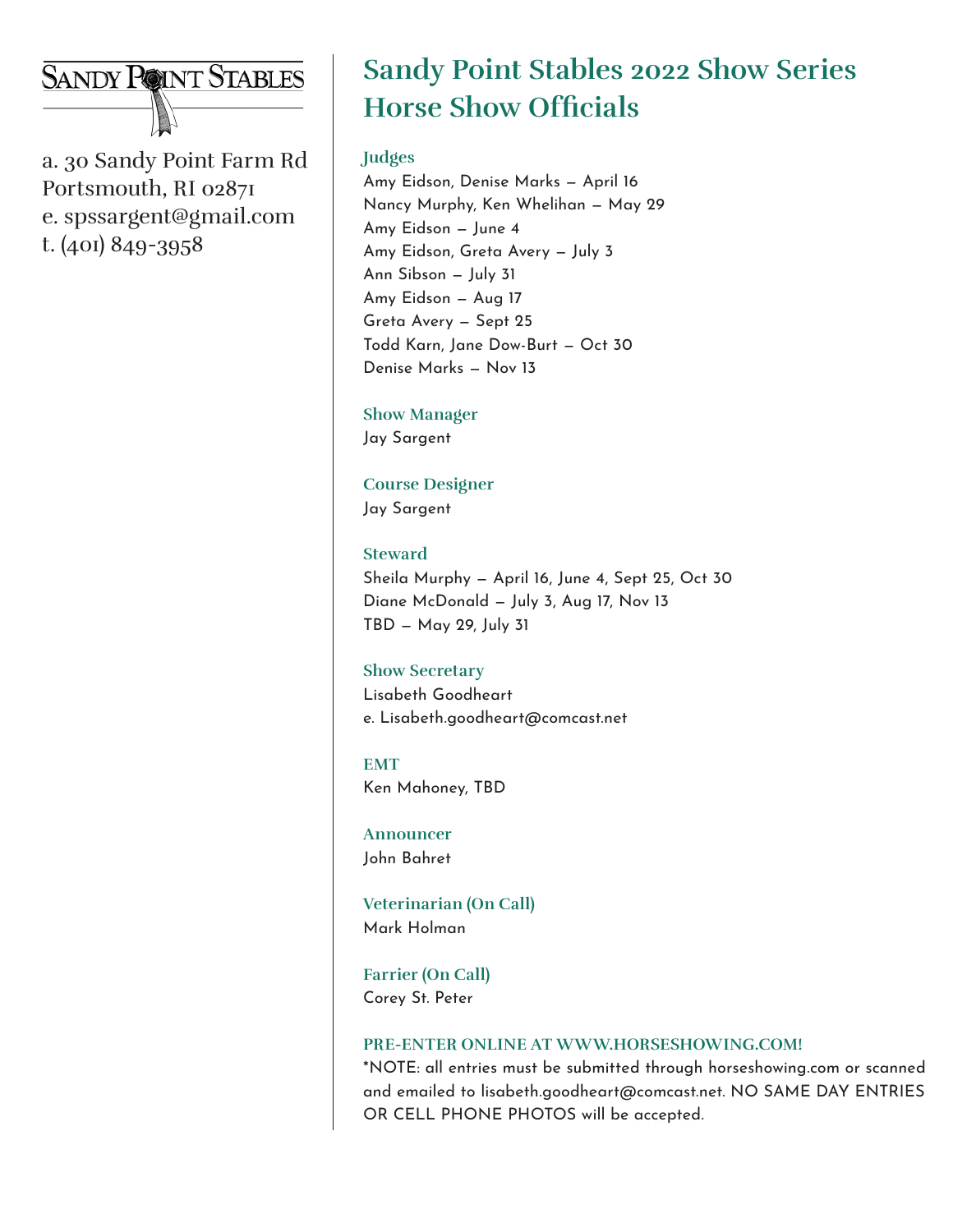## **Show Schedule Ring I**

**8 am start**

#### **OPEN WARM UP — 3'**

- 119. Blue/Red Prep (open all day)
- 30. Performance Working Hunter 3
- 31. Performance Working Hunter 3'
- Amateur Adult Hunter 2'9" 89.
- Amateur Adult Hunter 2'9" 90.
- Children's Hunter Horse 2'9" 36.
- Children's Hunter Horse 2'9" 37.
- M&S Adult Hunter Classic 2'9" 118.
- 129. Amateur Owner Hunter 3'3"
- 130. Amateur Owner Hunter 3'3"
- 132. Junior Hunter 3'3"
- 133. Junior Hunter 3'3"
- 32. Performance Working Hunter U/S
- Amateur Adult Hunter U/S 91.
- Children's Hunter Horse U/S 38.
- 131. Amateur Owner Hunter U/S
- 134. Junior Hunter U/S
- 93. Amateur Adult Equitation Flat
- Amateur Adult Equitation 2'9" 92.
- 78. SEHA Adult Medal 2'9"
- MHJ Adult Medal 2'9" 83.
- RIHA Adult Medal 2'9" 94.
- RIHA Adult Medal 2'9" 74.
- 17. NEHC Adult Medal 3'
- 62. Junior Equitation Flat
- 63. Junior Equitation 3'
- 77. SEHA Junior Medal 3'
- MHJ Junior Medal 3' 81.
- RIHA Junior Medal 2'9" 71.
- RIHA Junior Medal 2'9" 73.
- 18. NEHC Junior Medal 3'3"

#### **OPEN WARM UP — 2'3"**

- 51. Schooling Hunter 2'3"
- 52. Schooling Hunter 2'3"
- Modified Adult Hunter 2'3" 48.
- Modified Adult Hunter 2'3" 49.
- 67. Modified Adult Equitation 2'3"
- 68. Modified Adult Eq Champ 2'3"
- SEHA Adult Mini Medal 2'6" 99.
- RIHA Adult Mini Medal 2'6" 72.
- RIHA Adult Mini Medal 2'6" 19.
- MHJ Adult Mini Medal 2'6" 82.
- M&S Modified Adult Mini Medal 2'6" 100.
- 53. Schooling Hunter U/S
- 50. Modified Adult Hunter U/S
- 69. Modified Adult Equitation Flat

### **Show Schedule Ring II**

#### **8 am start**

#### **OPEN WARM UP — 18"**

- 1. Leadline Equitation
- 2. Leadline Eq Championship
- 3. Leadline Suitability
- 4. Short Stirrup Equitation 18"
- 5. Short Stirrup Eq Championship 18"
- 7. Short Stirrup Hunter 18"
- Short Stirrup Hunter 18" 8.
- 13. MHJ Short Stirrup Medal 18" 14. Long Stirrup Equitation 18"
- 15. Long Stirrup Eq Championship 18"
- 10. Long Stirrup Hunter 18"
- 11. Long Stirrup Hunter 18"
- 6. Short Stirrup Equitation Flat
- 9. Short Stirrup Hunter U/S
- 16. Long Stirrup Equitation Flat
- 12. Long Stirrup Hunter U/S
- 28. Hunter Type Pet Pony
- 29. Hunter Type Pet Pony Championship
- Walk Trot Equitation 21.
- 22. Walk Trot Equitation Championship
- Walk Trot Pleasure 24.
- Walk Trot Pleasure Championship 25.
- Walk Trot Rails 23.
- Walk Trot Trail 26.
- 101. Walk Trot Equitation 11 & Over
- Walk Trot Pleasure 11 & Over 102.

#### **OPEN WARM UP — 2'**

- 109. Blue/Red Prep (open all day)
- 143. RI Training Hunter 2'
- 144. RI Training Hunter 2'
- Pre-Child/Adult Equitation 2' 96.
- 97. Pre-Child/Adult Eq Championship 2'
- Pre-Child/Adult Hunter 2' 45.
- 46. Pre-Child/Adult Hunter 2'
- RI Hunter 2'3" 122.
- RI Hunter 2'3" 123.
- 142. RI Training Hunter U/S
- Pre-Child/Adult Equitation Flat 98.
- 47. Pre-Child/Adult Hunter U/S
- 124. RI Hunter U/S
- 58. Limit Equitation Flat
- 120. 11 and Under Open Equitation Flat
- 60. 12 to 14 Open Equitation Flat
- Limit Equitation 2'6" 59.
- Children's Hunter Pony 2'S/M 2'6"L 125.
- 126. Children's Hunter Pony 2'S/M 2'6"L

64. Children's Equitation Pony 2'S/M 2'6"L Children's Equitation Pony/MHJ 2'S/M 2'6"L 65. M&S Children's Hunter Classic 2'–2'3"–2'6" 87.

66. Children's Equitation Pony Flat 127. Children's Hunter Pony U/S 108 RIHA Open Pleasure 27. NEHC Open Pleasure

54. Low Schooling Jumper – Speed 55. Low Schooling Jumper – Jump Off

- 121. 11 and Under Open Equitation
- 61. 12 to 14 Open Equitation 2'3" SEHA Mini Medal 2'6" 80.

RIHA Mini Medal 2'6" 20. RIHA Mini Medal 2'6" 70. MHJ Mini Medal 2'6" 79.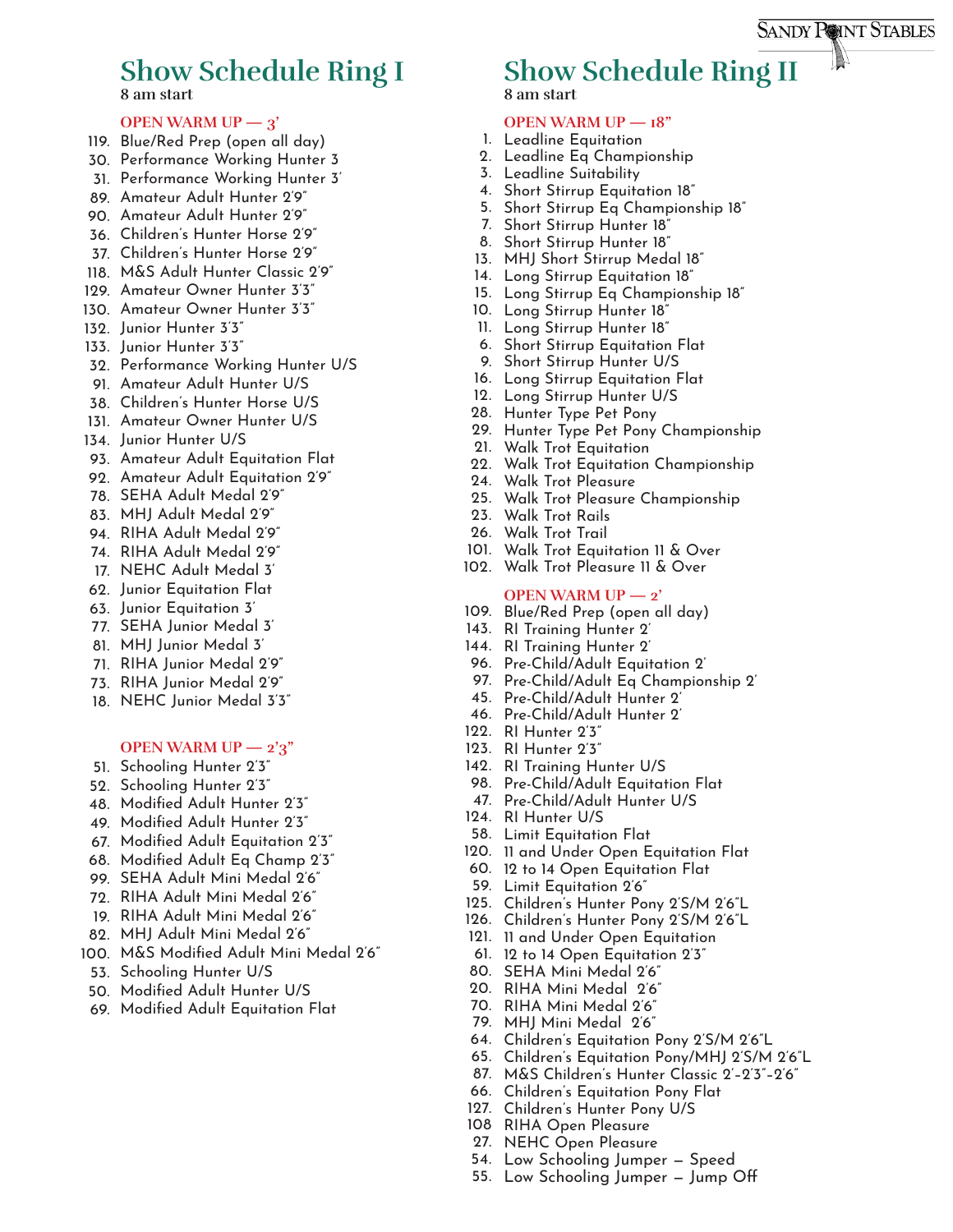### **Class List**

#### **LEAD LINE DIVISION — RIHA "C"**

*Open to riders 6 years of age and under. To be shown at the walk and individually at the trot or jog. To be judged with emphasis on equitation; also suitability and manners of mount to be considered. Leader shall be on foot and at least 14 years of age. To compete in the Championship class entries must have competed in class #1. Riders may not compete in any other classes except Lead Line.* **Class Fee \$15**

- 1. Lead Line Equitation
- 2. Lead Line Equitation Championship
- 3. Lead Line Suitability

#### **WALK TROT DIVISION — RIHA/NEHC "B"**

*Open to riders 10 years of age or younger. Shall be shown at the walk, trot or jog only. No child entered may compete in any class requiring them to canter or lope. Pleasure to be judged on manners, suitability of horse/pony to rider and performance. To compete in the Championship class entries must have competed in class #21 and #24. Walk Trot Rails o be shown over a course of rails on the ground. Exhibitors may be asked to halt, trot in a 2-point position and/or circle.* **Class Fee \$15, Championship Class Fee \$20** 21. Walk Trot Equitation

- 22. Walk Trot Equitation Championship
- 23. Walk Trot Rails
- 24. Walk Trot Pleasure
- 25. Walk Trot Pleasure Championship
- 26. Walk Trot Trail

#### **HUNTER TYPE PET PONY — RIHA/NEHC "C"**

*Open to riders under 14 years of age. To be shown at the walk, trot and canter both ways of the ring. To be judged on manners, performance and suitability to rider. To be eligible for the championship class you must have competed in class #21.* **Class Fee \$15, Championship Class Fee \$20** 28. Hunter Type Pet Pony

29. Hunter Type Pet Pony Championship

#### **PLEASURE DIVISION — NEHC/RIHA "C"**

*Open to horses and ponies usually used for pleasure purposes that are owned by a members of the RI and/or New England Horseman's Association. To be shown at the walk, trot, and canter both ways of the ring, with light rein, but still maintaining contact with horse's mouth. Must be asked to back. Shall be judged on manners, performance and quality in that order.* **Class Fee \$20** 27. NEHC Open Pleasure 108. RIHA Open Pleasure

#### **BLUE/RED PREP COURSE**

*Judged warm up course. Open all day to all riders in over fences divisions.* **Class Fee \$20**

#### **RI TRAINING HUNTER DIVISION**

*Open to riders of any age or stature. No restrictions of horse/rider combination in any other classes if otherwise eligible. To be judged on performance, soundness, suitability and manners. Simple lead changes and/or trotting in corners are permitted. To be shown over a hunter type course. Combinations are optional. The same horse/rider combination may not compete in more than one fence height section at the same show. Fences not to exceed 2'.* **Hunter Class Fee \$25 or Hunter Division Fee \$70**

142. RI Training Hunter U/S

143. RI Training Hunter over Fences

144. RI Training Hunter over Fences

#### **RI HUNTER DIVISION — RIHA "C"**

*Open to riders of any age or stature. No restrictions of horse/rider combination in any other classes if otherwise eligible. Fences not to exceed 2'3".* **Class Fee \$25 or Division Fee \$70** 122. RI Hunter over Fences 123. RI Hunter over Fences 124. RI Hunter U/S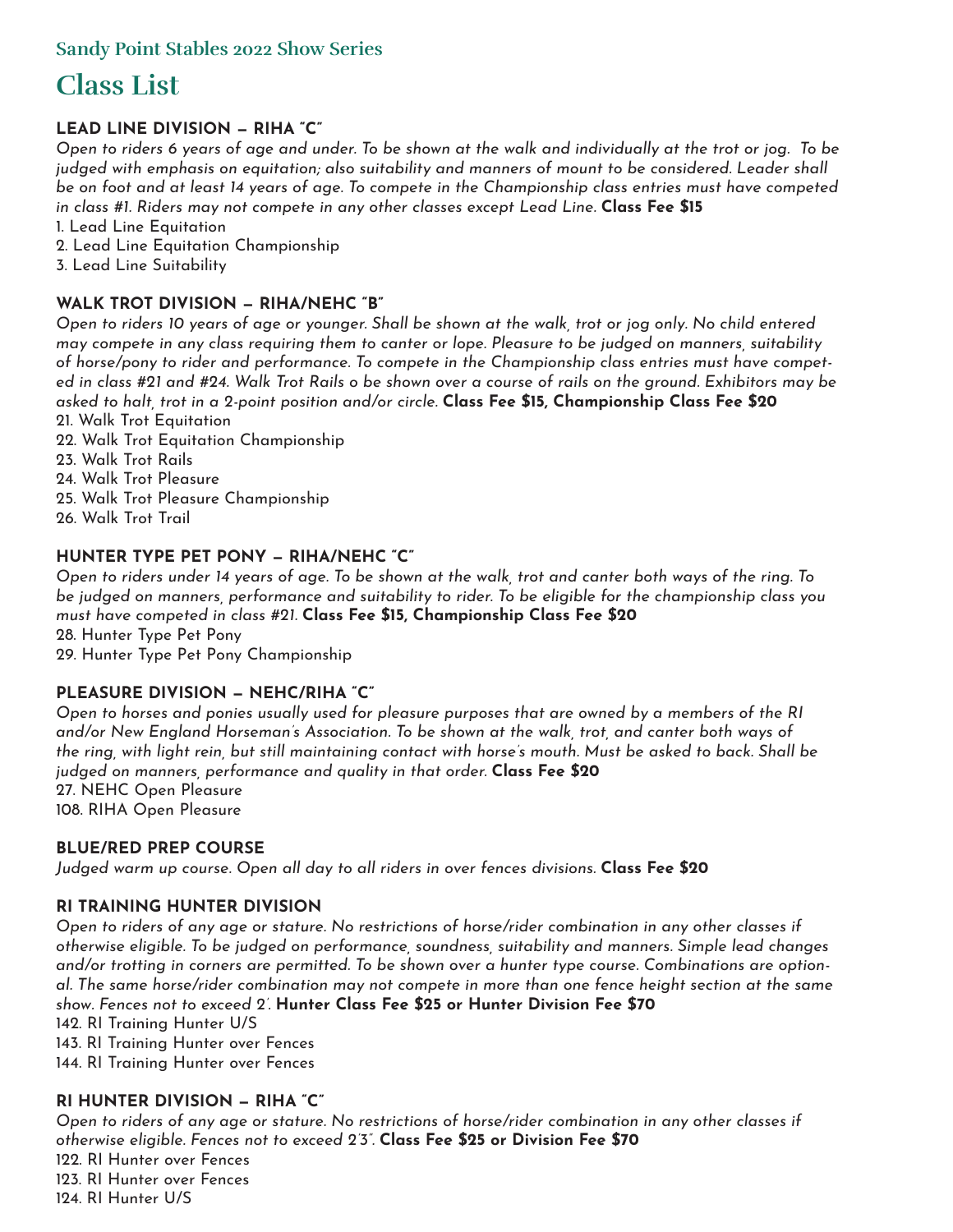#### **SCHOOLING HUNTER DIVISION — RIHA "C"**

*Open to riders of any age or stature. No restrictions of horse/rider combination in any other classes if otherwise eligible. Fences not to exceed 2'6".* **Class Fee: \$25 or Division Fee \$70**

- 51. Schooling Hunter over Fences
- 52. Schooling Hunter over Fences
- 53. Schooling Hunter U/S

#### **PERFORMANCE WORKING HUNTER DIVISION — RIHA "C"**

*Open to riders of any age or stature. No restrictions of horse/rider combination in any other classes if otherwise eligible. Fences not to exceed 3'3".* **Class Fee: \$25 or Division Fee \$70** 30. Performance Working Hunter over Fences

- 31. Performance Working Hunter over Fences
- 32. Performance Working Hunter U/S

#### **LOW SCHOOLING JUMPER DIVISION — RIHA "C"**

Open to riders of any age or stature. Same horse/rider combination may not show in any other classes except equitation. NO combinations. Fences not to exceed 2'6". **Class Fee \$25** 54. Low Schooling Jumper — Speed 55. Low Schooling Jumper — Jump Off

#### **SHORT STIRRUP DIVISIONS — NEHC/RIHA "C" (equitation) and NEHC/RIHA "AA" (hunter)**

*Open to riders 12 years of age or younger. Not to compete in any other equitation class at any show and has not competed in a jumping class exceeding 18" in height. To be shown over a minimum of 4 and a maximum of 8 fences not exceeding 18" in height. Fences may be taken at either a trot of canter at the option of the rider. To be judged at the walk, trot and canter both ways of the ring on the flat. May be asked to halt and back. No more than eight riders to canter at one time. At least two (2) riders must complete the course to fill a medal class and for qualifier points to count. Qualified riders may show in the class*.

#### **Eq Class Fee \$20, Eq Championship/MHJ Class Fee \$25, Hunter Class Fee \$25 or Division Fee \$70**

- 4. Short Stirrup Equitation over Fences
- 5. Short Stirrup Equitation over Fences Championship
- 6. Short Stirrup Equitation Flat
- 7. Short Stirrup Hunter Stake over Fences *Prize Money: \$15, \$10, \$10, \$5, \$5, \$5*
- 8. Short Stirrup Hunter Stake over Fences *Prize Money: \$15, \$10, \$10, \$5, \$5, \$5*
- 9. Short stirrup Hunter U/S
- 13. MHJ Short Stirrup Medal over Fences

#### **LONG STIRRUP DIVISIONS — NEHC/RIHA "C" (equitation)**

*Open to riders 13 years of age or older. Not to compete in any other equitation class at any show and has not competed in a jumping class exceeding 18" in height or has no shown in classes exceeding 18" in height or higher in the past 10 years. To be judged at the walk, trot and canter both ways of the ring on the flat.*  **Class Fee \$20, Championship Class Fee \$25 or Division Fee: \$55**

- 14. Long Stirrup Equitation over Fences
- 15. Long Stirrup Equitation over Fences Championship
- 16. Long Stirrup Equitation Flat
- 10. Long Stirrup Hunter over Fences
- 11. Long Stirrup Hunter over Fences
- 12. Long Stirrup Hunter U/S

#### **PRE-CHILD/ADULT EQUITATION — NEHC/RIHA "B" (equitation) and NEHC/RIHA "C" (hunter)**

*Open to riders of any age who have not competed in classes which requires a rider to jump higher than 2'3". To be shown at the walk trot and canter in both ways of the ring. May be asked to halt or back.* **Eq Class Fee \$20, Eq Championship Class Fee \$25, Hunter Class Fee \$25 or Division Fee \$70**

- 96. Pre-Child/Adult Equitation over Fences
- 97. Pre-Child/Adult Equitation over Fences Championship
- 98. Pre-Child/Adult Equitation Flat
- 45. Pre Child/Adult Hunter over Fences *Prize Money: \$15, \$10, \$10, \$5, \$5, \$5*
- 46. Pre Child/Adult Hunter over Fences *Prize Money: \$15, \$10, \$10, \$5, \$5, \$5*
- 47. Pre Child/Adult Hunter U/S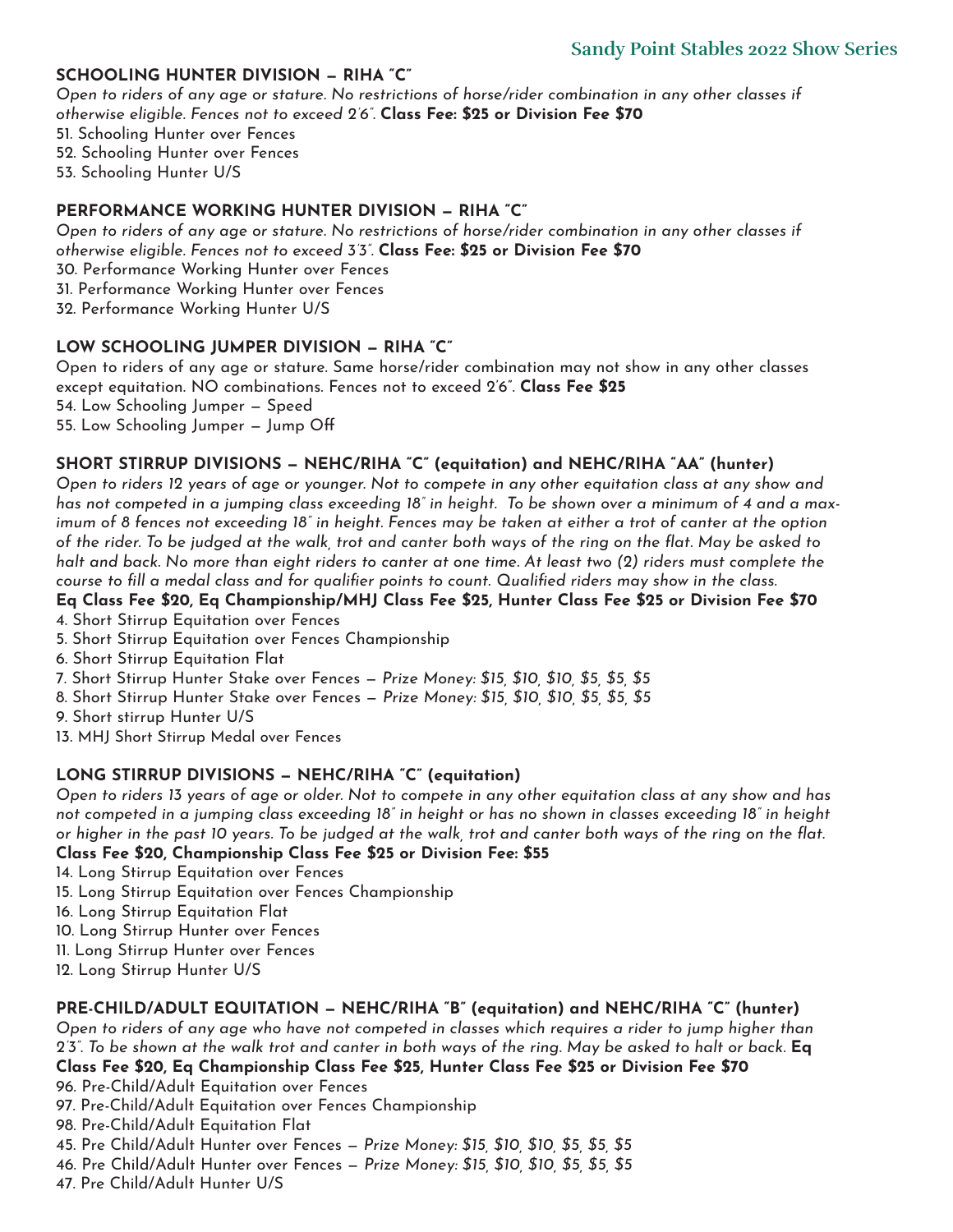#### **Sandy Point Stables 2022 Show Series**

#### **OPEN/LIMIT EQUITATION — NEHC/RIHA "C" (11 & UNDER AND 12 TO 14)**

*All riders to compete over at least 6 fences not to exceed 2'6" with at least one change of direction. At least two (2) riders must complete the course to fill a medal class and for qualifier points to count. Qualified riders may continue to show in the class.* **Class Fee \$25**

- 58. Limit Equitation Flat
- 59. Limit Open Equitation over Fences
- 60. 12 to 14 Open Equitation Flat
- 61. 12 to 14 Open Equitation over Fences
- 120. 11 and Under Open Equitation Flat
- 121. 11 and Under Open Equitation over Fences

#### **CHILDREN'S EQUITATION & HUNTER — NEHC/RIHA "B"**

*Open to junior riders who have not reached their 15th birthday and riders 15-17 years of age who are not eligible for limit equitation over fences as of December 1st of the current show year and have not competed in classes which the entry may be required to jump higher than 3'. All riders to compete over at least 6 fences not to exceed 2'6" with at least one change of direction. At least two (2) riders must complete the course to fill a medal class and for qualifier points to count. Qualified riders may continue to show in the class. Contestants are not allowed to cross enter into any medal classes with fences 3' or higher or compete in a division or class with fences over 3'. at any show during the year. Violation of this requirement disqualifies the competitor from the finals. Classic is combined score of two rounds. Three riders must complete the course in order for points to count. The rider need not be a member to compete, but only horses ridden by Marshall & Sterling League Members will have their points recorded.* **Class Fee \$25 or Division Fee \$70, MHJ/M&S/NEHC/RIHA Class Fee \$30**

- 20. & 70. RIHA Mini Medal
- 79. MHJ Mini Medal
- 80. SEHA Mini Medal
- 36. Children's Hunter Horse Stake over Fences *Prize Money: \$15, \$10, \$10, \$5, \$5, \$5*
- 37. Children's Hunter Horse Stake over Fences *Prize Money: \$15, \$10, \$10, \$5, \$5, \$5*
- 38. Children's Hunter Horse U/S
- 64. Children's Equitation Pony over Fences
- 65. Children's Equitation Pony over Fences/MHJ
- 66. Children's Equitation Pony Flat
- 87. M&S Children's Hunter Classic
- 125. Children's Hunter Pony Stake over Fences *Prize Money: \$15, \$10, \$10, \$5, \$5, \$5*
- 126. Children's Hunter Pony Stake over Fences *Prize Money: \$15, \$10, \$10, \$5, \$5, \$5*
- 127. Children's Hunter Pony U/S

#### **JUNIOR EQUITATION & HUNTER DIVISIONS — NEHC/RIHA "C"**

*Open to all junior riders who have not reached their 18th birthday as of December 1st of the current show year. To be judged in both directions at the walk, trot and canter on the flat. Martingales prohibited in flat classes. All contestants are required to compete over at least 8 fences not to exceed 3'3" in height. One or more tests of the top 4 contestants may be requested at the judge's discretion. (USEF 1-19). At least two (2) riders must complete the course to fill a medal class and for qualifier points to count. Qualified riders may continue to show in the class, except for the NEHC Medal.* **Class Fee \$25 or Division Fee \$70, MHJ/**

#### **NEHC/RIHA Class Fee \$30**

- 62. Junior Equitation Flat 63. Junior Equitation over Fences 18. NEHC Junior Medal 71. & 73. RIHA Junior Medal 77. SEHA Junior Medal
- 81. MHJ Junior Medal
- 132. Junior Hunter over Fences
- 133. Junior Hunter over Fences
- 134. Junior Hunter over Fences U/S

#### **MODIFIED ADULT EQUITATION & HUNTER DIVISION — NEHC/RIHA "C"**

*Open to adult amateur riders who, as of December 1st of the current show year, has not won 6 blue ribbons at a recognized show in Adult equitation classes including Adult medal classes but excluding*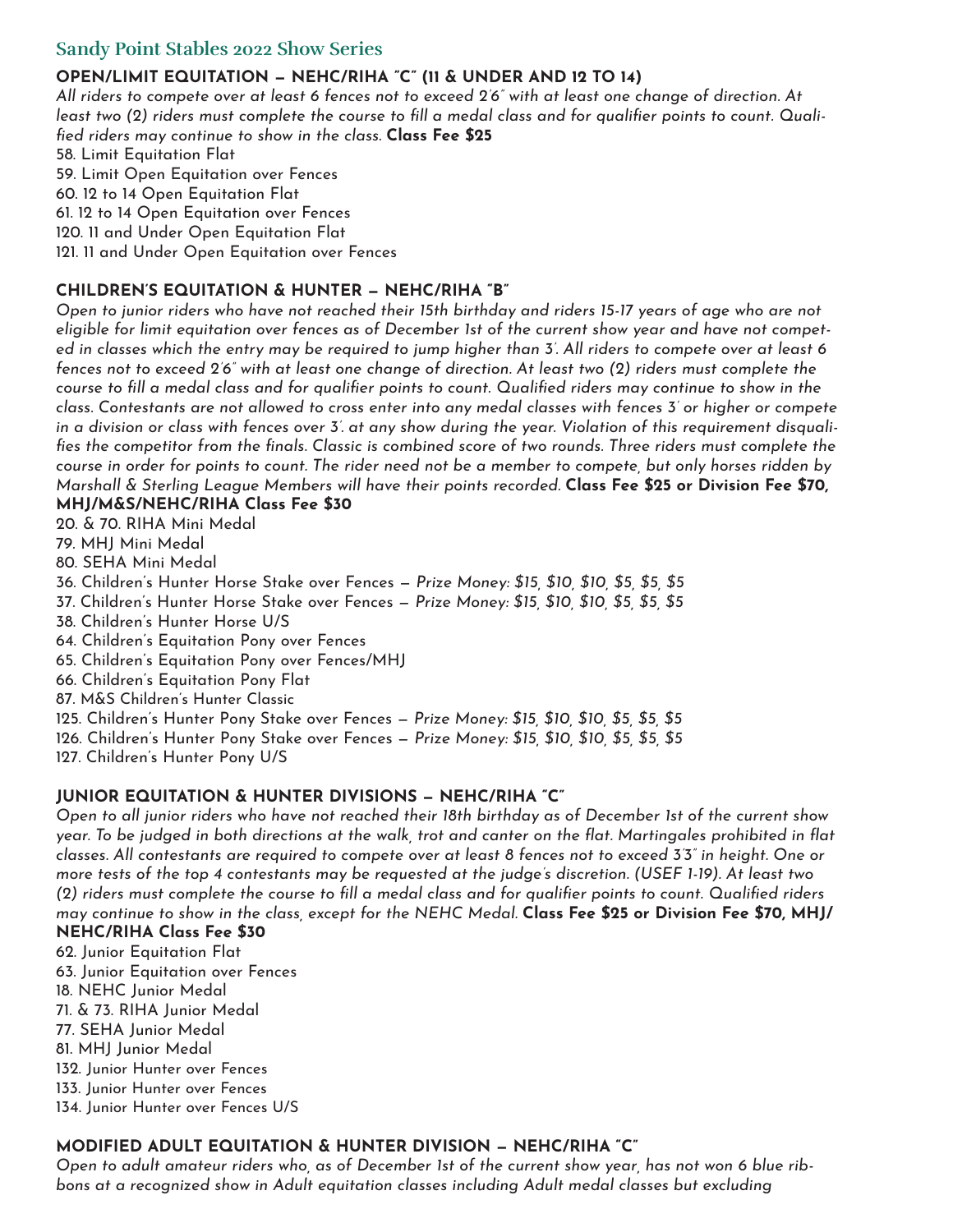#### **Sandy Point Stables 2022 Show Series**

*Modified adult classes. For amateurs who have won six (6) blue ribbons, they are eligible for Modified Adult, if as of December 1st of the current show year, they have not shown over a course where the fences exceed 3' in the current year. To perform over a course of at least 8 fences not to exceed 2'6". At least two (2) riders must complete the course to fill a medal class and for qualifier points to count. Qualified riders may continue to show in the class. One or more individual tests may be requested at the judge's discretion (USEF 1-8). Riders in this division cannot ride in any other recognized classes at the same show where fences exceed 2'6".* 

#### **Class Fee \$25 or Division Fee \$70, MHJ/M&S/NEHC/RIHA Class Fee \$30**

48. Modified Adult Hunter over Fences — *Prize Money: \$15, \$10, \$10, \$5, \$5, \$5* 49. Modified Adult Hunter over Fences — *Prize Money: \$15, \$10, \$10, \$5, \$5, \$5* 50. Modified Adult Hunter U/S 67. Modified Adult Equitation over Fences 68. Modified Adult Equitation over Fences 69. Modified Adult Equitation Flat 19. & 72. RIHA Adult Mini Medal 82. MHJ Adult Mini Medal

99. SEHA Adult Mini Medal

100. M&S Modified Adult Mini Medal 2'6"

#### **AMATEUR ADULT EQUITATION DIVISION — NEHC/RIHA "C"**

*Open to all adult amateur riders of 18 years or older. Fences not to exceed 3'. To be judged in both directions at the walk, trot and canter on the flat. Martingales prohibited in flat classes.All contestants are required to compete over at least 8 fences not to exceed 3' in height. One or more tests of the top 4 contestants may be requested at the judge's discretion. (USEF 1-19). At least two (2) riders must complete the course to fill a medal class and for qualifier points to count. Qualified riders may continue to show in the class, except for the NEHC Medal. At the finals, class may be divided into 18–30 and over 30 sections. Classic is combined score of two rounds. Three riders must complete the course in order for points to count. The rider need not be a member to compete, but only horses ridden by Marshall & Sterling League Members will have their points recorded.* **Class Fee \$25 or Division Fee \$70, MHJ/M&S/NEHC/RIHA Class Fee \$30** 17. NEHC Adult Medal 74. & 94. RIHA Adult Medal 78. SEHA Adult Medal 83. MHJ Adult Medal 89. Amateur Adult Hunter 90. Amateur Adult Hunter 91. Amateur Adult Hunter U/S 92. Amateur Adult Equitation over Fences 93. Amateur Adult Equitation Flat 118. M&S Adult Hunter Classic 129. Amateur Owner Hunter 130. Amateur Owner Hunter 131. Amateur Owner Hunter U/S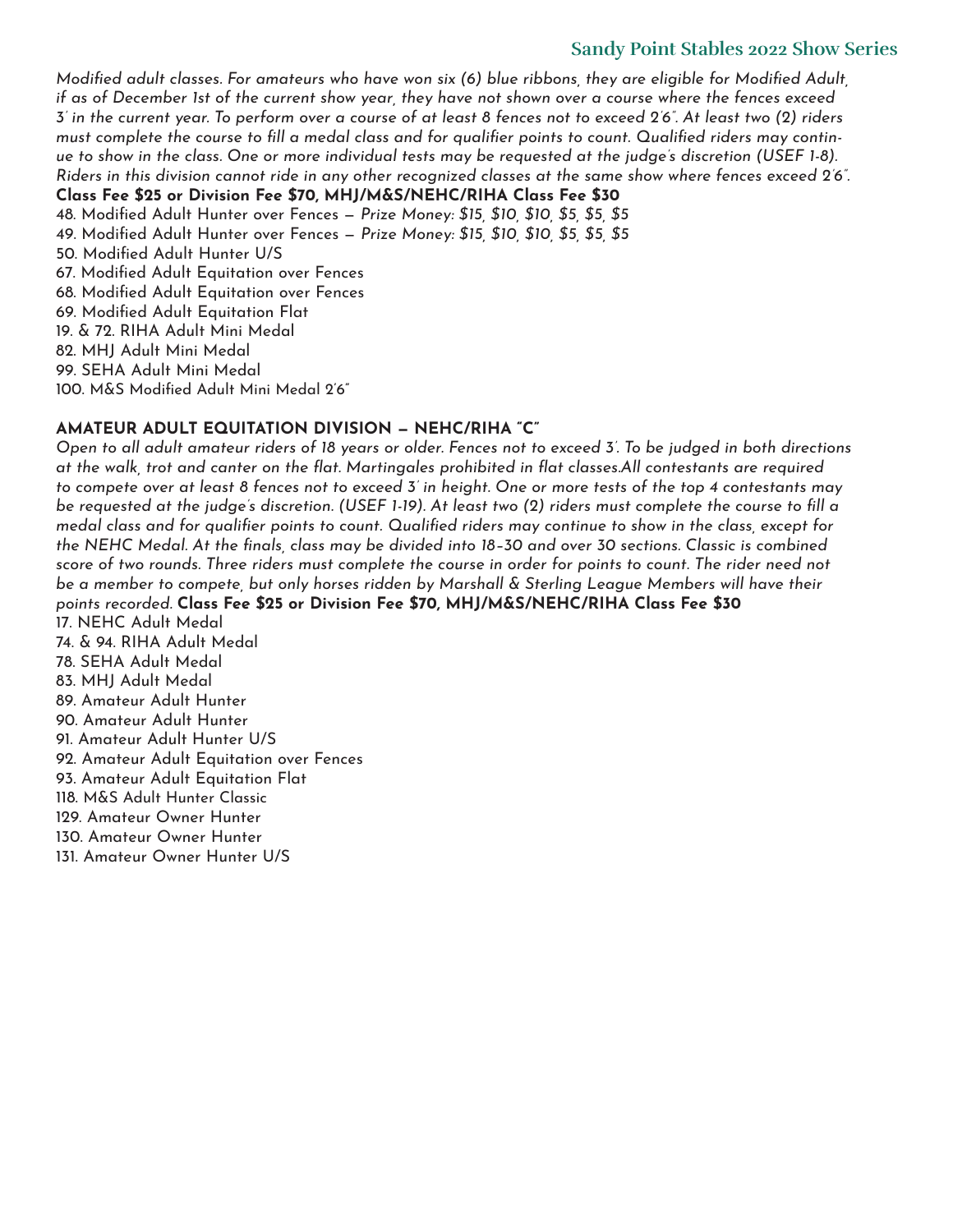

## **Rules and Regulations**

1. All judge's decisions are final. No exhibitor or person shall approach a judge on any matter without show manager's permission. Anyone disregarding this rule may be asked to cancel all entries and forfeit all entry fees.

2. Management reserves the right to cancel, combine or divide classes if in its opinion the lack of entries warrant.

3. There will be a post entry fee of \$20.00 for all entries received after 8:00 pm the day before the show. NO SAME DAY ENTRIES. There will be no penalty for entering or scratching any additional classes the day of the show.

4. There will be a \$50.00 fee for all returned checks.

5. Six (6) ribbons will be presented in all classes unless otherwise stated. Championship and Reserve Championship ribbons will be handed out in all divisions in addition to trophies/prizes.

6. All exhibitors are prohibited from riding anywhere on show grounds without wearing protective headgear that has passed the current ASTM/SEI standards. Harnesses must be secured and if said headgear has a brim, it must be flexible or semi-flexible. Any rider violating this rule at any time must immediately be prohibited from further riding until said headgear is properly in place.

7. All dogs must be on a leash.

8. Membership forms and class specifications are available at the secretary's show office.

9. Under Rhode Island law, an equine professional, unless he can be shown to have failed to be in the exercise of due care, is not liable for any injury to, or the death of a participant in equine activities resulting from the inherent risks of equine activities, pursuant to Chapter 21, of Title 4 of the General laws.

10. Courses will consist of post, rail, walls, gates, brush and flowers.

11. Post entries will be charged \$20 if not received before 4:00 the night before.

12 Poling is not permitted on the grounds.

13. All riders must present their current RIHA and NEHC membership cards or a copy thereof to the show secretary prior to competing in the RIHA and NEHC medal classes.

14. No exhibitor numbers will be handed out without a signed check or cash payment of entries.

15. Schooling and lunging will be permitted in authorized areas only. Anyone found violating this rule will forfeit their entry fees and not be allowed to show!